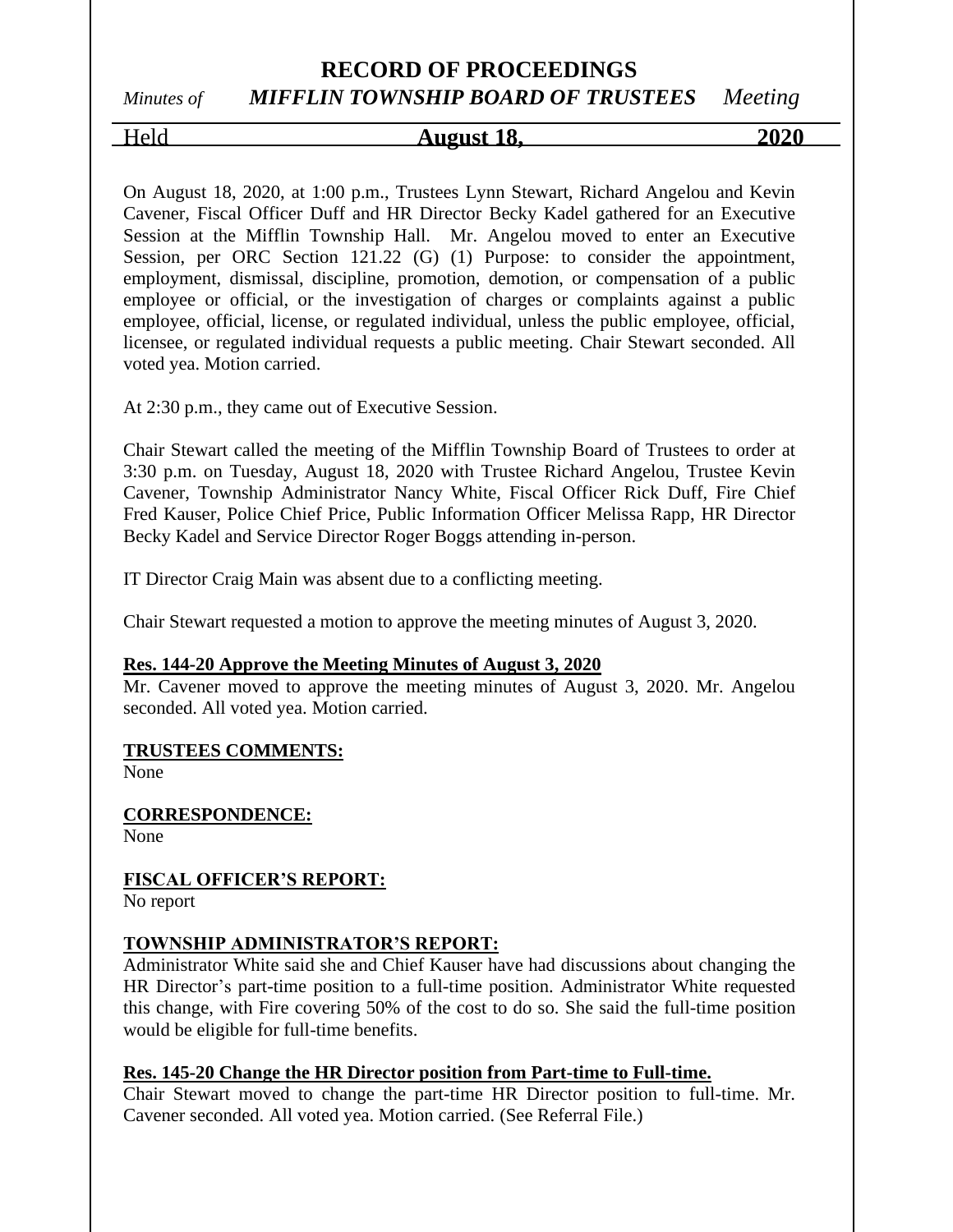## *Minutes of MIFFLIN TOWNSHIP BOARD OF TRUSTEES Meeting*

Held **August 18, 2020**

Administrator White requested the appointment of Ms. Becky Kadel, part-time HR Director, to the newly created full-time HR Director position.

Upon interviewing Ms. Kadel for the full-time HR Director position, the trustees agreed with Administrator White's recommendation to appoint Ms. Kadel to the full-time HR Director position, effective August 23, 2020.

#### **Res. 146-20 Appoint Ms. Becky Kadel to the full-time HR Director position, effective August 23, 2020.**

Chair Stewart moved to appoint Ms. Becky Kadel to the full-time HR Director position, effective August 23, 2020. Mr. Angelou seconded. All voted yea. Motion carried. (See Referral File.)

Fiscal Officer Duff requested the approval to award Ms. Kadel half-credit for the eight years previously served in the part-time capacity, equaling four years of service credit. He said her anniversary date would be adjusted to the August 23, 2020 full-time start date. He said Ms. Kadel's longevity would be calculated using the four years of service credit and her new anniversary date, making her eligible for 5-years of longevity and three-weeks of pro-rated vacation on August 23, 2021. Mr. Angelou said for the record that appointments from part-time to full-time status are handled on a case-by-case basis.

#### **Res. 147-20 Accept the service time and anniversary date changes for Ms. Kadel's full-time HR Director position as stated by Fiscal Officer Duff.**

Chair Stewart moved to accept the service time and anniversary date changes for Ms. Kadel's HR Director full-time position as stated by Fiscal Officer Duff. Mr. Cavener seconded. All voted yea. Motion carried.

Chair Stewart said that at the last meeting Administrator White's performance review was discussed along with the new reporting structure. Chair Stewart requested Administrator White receive a step increase to Step 5 effective August 3, 2020.

#### **Res. 148-20 Promote Administrator White from Step 4 to Step 5, effective August 3, 2020.**

Chair Stewart moved to promote Administrator White from Step 4 to Step 5, effective August 3, 2020. Mr. Angelou seconded. All voted yea. Motion carried.

Administrator White received a call and an e-mail message concerning loud noise coming from the caller's neighboring residence. Administrator White shared the Ohio Revised Code on noise control. Chief Price said he will follow-up with the complainant. Administrator White said she is researching noise ordinances from other local jurisdictions to assist in crafting one for Mifflin Township. The trustees requested Chief Price work with Administrator White on creating a noise ordinance for the township.

Administrator White said she has provided the trustees with a handout on street lighting from the *Ohio Township News.*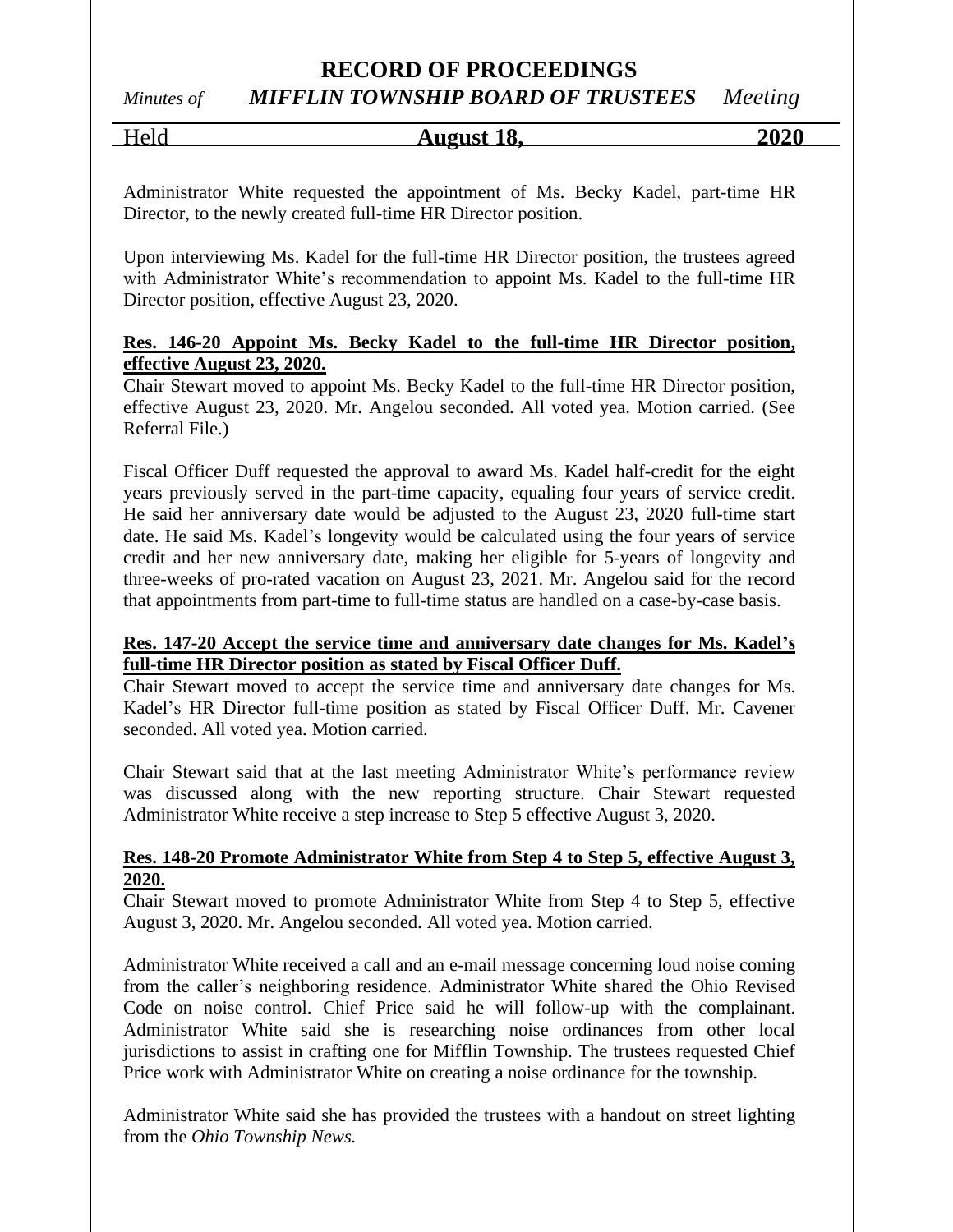# *Minutes of MIFFLIN TOWNSHIP BOARD OF TRUSTEES Meeting*

Held **August 18, 2020**

Administrator White provided the State of Ohio's work/office guidelines on COVID19 at Chair Stewart's request. Administrator White reviewed the State's guidelines with the trustees and determined that the township's COVID19 policy matches the State's. Administrator White said she will have the handout posted in each department.

#### **HUMAN RESOURCES:**

No requests.

#### **PUBLIC INFORMATION OFFICER:**

Ms. Rapp showed additional artwork options for consideration as the new Mifflin Township logo. The trustees would like to see modifications and other choices. Ms. Rapp said she will e-mail new artwork to the trustees.

Ms. Rapp showed the homepage of the new website and navigated the drop-down pages. She said there have been some issues uploading video and photos that need to be worked out. She said the bulk of the information has been added to the new website, but additional photos and content will be added and cleaned up. Chair Stewart would like to see a different tab title other than "Collaboration", perhaps "Saving Taxpayers' Money". Ms. Rapp said the new website displays nicely on a smartphone.

Ms. Rapp requested new headshots of the trustees for the website. She would like to take their photos at the next meeting.

#### **SERVICE:**

Mr. Boggs said the Drake Road project was awarded to the Shelly Company with a start date of September 1, 2020.

Mr. Boggs said there is a grant from the Ohio Public Works Commission to repair basic infrastructure in the township. He said he is inquiring if some of the money can be used for the storm drain maintenance that is needed. Administrator White said she is also helping Mr. Boggs determine what the grant money can be used for. Chair Stewart reminded Mr. Boggs to keep Mr. Angelou apprised and to provide the list of storm water drains to be serviced within the township.

Mr. Boggs said he would like to hire a full-time employee to the Service department. He said the two big projects: Tree Trimming (along the Right-of-Way) and the Sign Replacement Project, as well as pouring foundations for the cemeteries. He said he currently has two full-time employees and one seasonal employee. Mr. Boggs said he would like to interview applicants from the pool of applications on file. The trustees agreed with his hiring plans.

#### **CODE:**

Mr. Boggs requested the approval of six abatements of properties for mowing and trash removal in the total amount of \$2,100.00.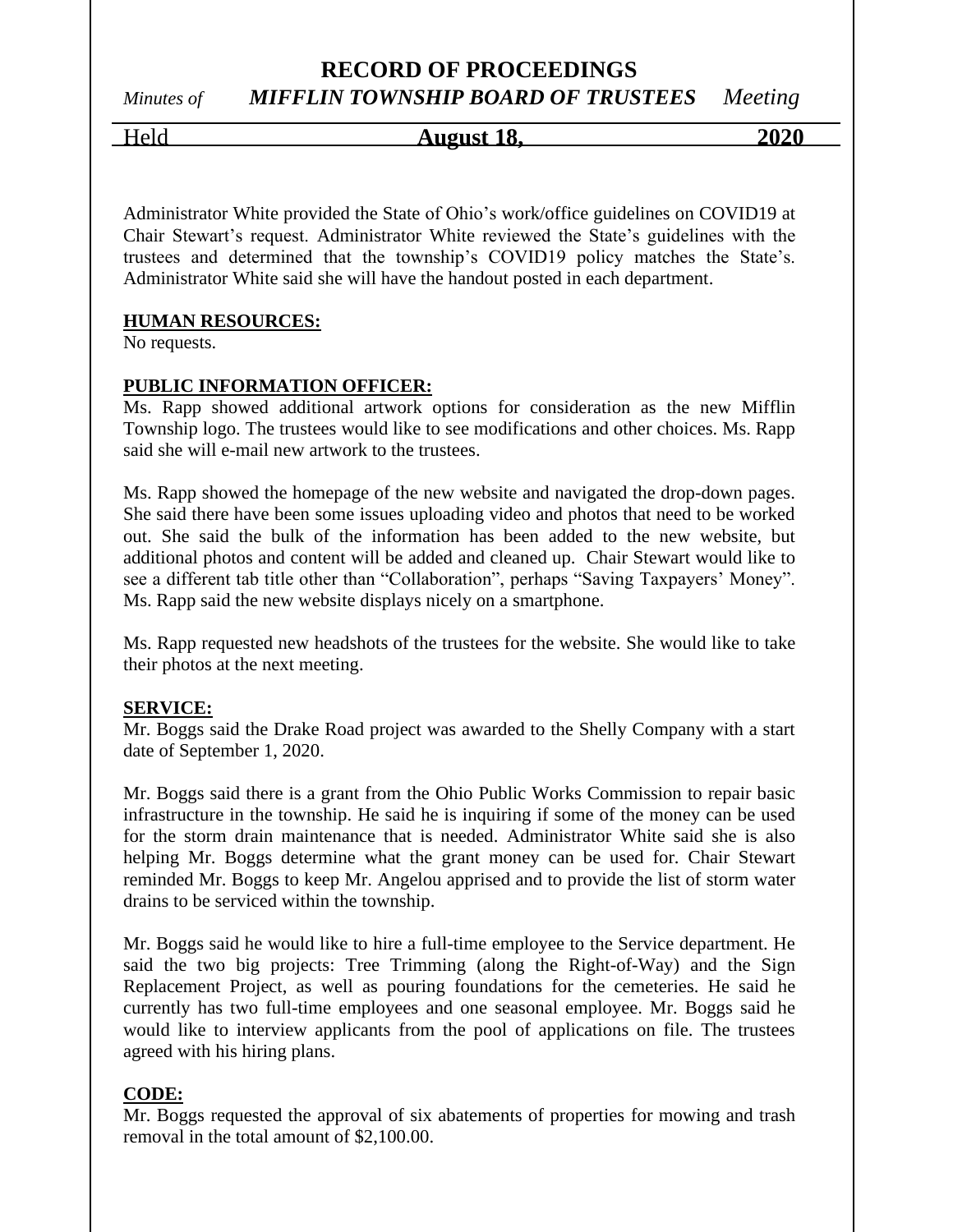# *Minutes of MIFFLIN TOWNSHIP BOARD OF TRUSTEES Meeting*

Held **August 18, 2020**

#### **Res.149-20 Approve the six abatements of properties for grass mowing and trash removal in the total amount of \$2,100.00.**

Chair Stewart moved to approve the six abatements of properties for grass mowing and trash removal in the total amount of \$2,100.00. Mr. Angelou seconded. All voted yea. Motion carried. (See Referral File.)

Mr. Boggs said there was a tire drop-off on the weekend at Station 132 to rid unwanted tires from the township. Ms. Rapp said she took photos and will share on social media.

#### **POLICE:**

Chief Price requested approval of the Lexipol law enforcement policy manual annual agreement in the amount of \$6,252.00.

#### **Res. 150-20 Approve the Lexipol annual agreement in the amount of \$6,252.00.**

Mr. Cavener moved to approve the Lexipol annual agreement in the amount of \$6,252.00. Mr. Angelou seconded. All voted yea. Motion carried. (See Referral File.)

Administrator White said through OTARMA she will be applying for a \$1,000 rebate for use towards law enforcement software.

#### **FIRE:**

Chief Kauser provided an update to the trustees on loaned fire equipment, personnel matters and the RFQ status for a construction manager. He said the City of Whitehall is providing access to a vacated housing development for firefighter training.

Chief Kauser said regarding the relocation Station 132, Attorney Jack Reynolds is working with the City of Columbus on the necessary sewer and water line capacity improvements.

#### **OPERATIONS CENTER:**

Chief Kauser said the Phase I (front office Admin area) permitting should be received by the end of the month. Phase II (back office MEC dispatch center) will be submitted after permitting as not to slow down Phase I.

Chief Kauser said the Operations Center now has a new address: 400 W. Johnstown Road. He said temporary signage will be installed to assist vendors in locating the building.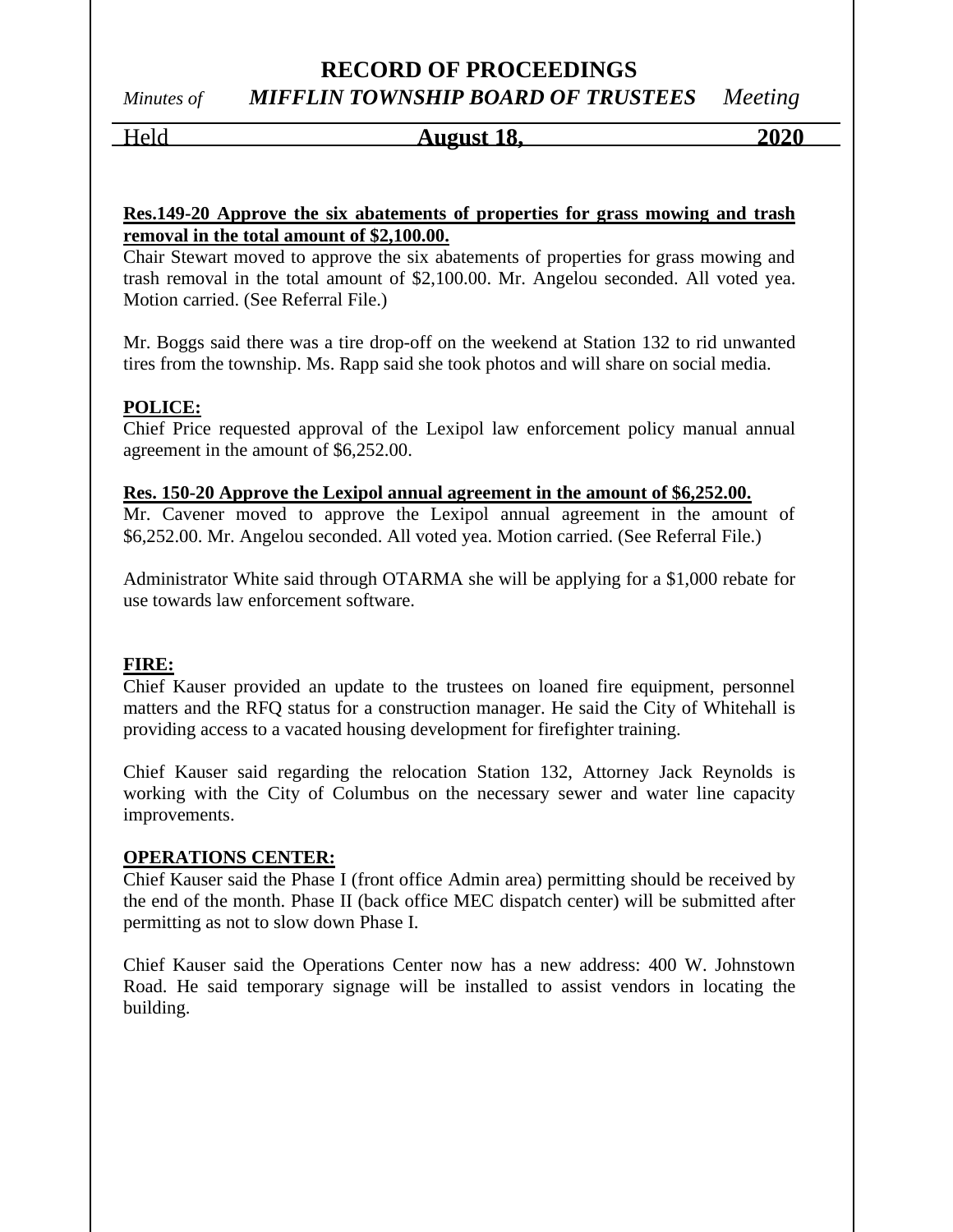# *Minutes of MIFFLIN TOWNSHIP BOARD OF TRUSTEES Meeting*

## Held **August 18, 2020**

Chief Kauser requested the approval of the purchase and installation of the ballistic panels for the Administration reception area from the Glass Doctor in the amount of \$5,167.77.

#### **Res. 151-20 Approve the purchase and installation of the ballistic panels for the Administration reception area from the Glass Doctor in the amount of \$5,167.77.**

Mr. Cavener moved to approve the purchase and installation of the ballistic panels for the Administration reception area from the Glass Doctor in the amount of \$5,167.77. Mr. Angelou seconded. All voted yea. Motion carried. (See Referral File.)

Chief Kauser requested the approval of the purchase and installation of all steel frames, doors and glass in the front township area from the Glass Doctor in the amount of \$29,887.15.

**Res. 152-20 Approve the purchase and installation of all steel frames, doors and glass in the front township area from the Glass Doctor in the amount of \$29,887.15.** 

Chair Stewart moved to approve the purchase and installation of all steel frames, doors and glass in the front township area from the Glass Doctor in the amount of \$29,887.15. Mr. Angelou seconded. All voted yea. Motion carried. (See Referral File.)

#### **MIFFLIN DISPATCH:**

No requests.

**IT:** No requests.

#### **OLD BUSINESS:**

None.

Administrator White reminded everyone that the next meeting is on Tuesday, September 15, 2020 at 3:30 p.m. It will be preceded by an insurance meeting at 2:30 p.m.

Chair Stewart said that Mr. Cavener has requested an Executive Session.

Chair Stewart moved to enter into an Executive Session per ORC Section 121.22 (G) (1) Purpose: to consider the appointment, employment, dismissal, discipline, promotion, demotion, or compensation of a public employee or official, or the investigation of charges or complaints against a public employee, official, license, or regulated individual, unless the public employee, official, licensee, or regulated individual requests a public meeting. Mr. Cavener seconded. All voted yea. Motion carried. HR Director Becky Kadel attended the Executive Session also.

At 4:41 p.m., the trustees went into Executive Session. They returned from Executive Session at 5:22 p.m.